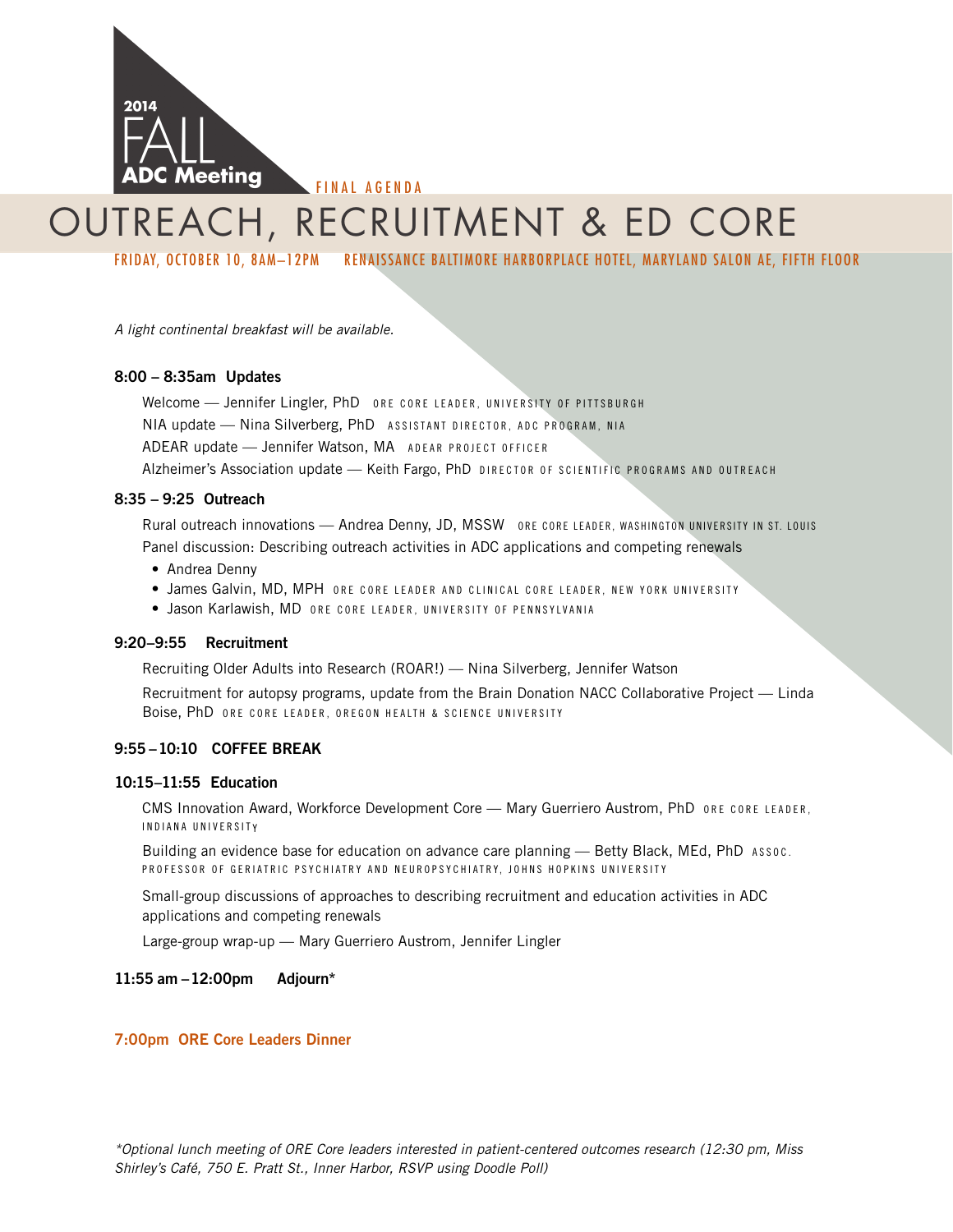

FINAL AGENDA

# Neuropathology core meeting

FRIDAY, OCTOBER 10, 6–9PM RENAISSANCE BALTIMORE HARBORPLACE HOTEL, MARYLAND SALON AE, FIFTH FLOOR

#### *Light refreshments will be provided.*

- 6:00pm Welcome and introductory comments Nigel Cairns, PhD CHAIR, NP CORE STEERING COMMITTEE; NP CORE LEADER, WASHINGTON UNIVERSITY
- 6:05 NACC update Walter A. Kukull, PhD DIRECTOR, NATIONAL ALZHEIMER'S COORDINATING CENTER
- 6:15 ADNI and DIAN Neuropathology Core update Nigel Cairns, PhD ADNI AND DIAN NP CORE LEADER, WASHINGTON UNIVERSITY

#### 6:30 Scientific symposium: Neuroimaging and neuropathologic correlates of dementing disorders

6:30 Randy Woltjer, MD, PhD NP CORE LEADER, OREGON HEALTH & SCIENCE UNIVERSITY 7:00 Milos Ikonomovic, MD, PhD NEUROPATHOLOGY AND GENETICS CORE, UNIVERSITY OF PITTSBURGH

#### 7:30 Update on performance characteristics of revised NIA-AA guidelines

Thomas Montine, PhD, MD DIRECTOR AND NP CORE LEADER, UNIVERSITY OF WASHINGTON

#### 8:00 New business

- NP Form Version 10 Review of updates Julie Schneider, MD, MS NP CORE LEADER, RUSH UNIVERSITY
- Q/A regarding NP Form, Version 10
- NP Steering Committee rotation *Current members: Nigel Cairns, Chair (WUSTL), Julie Schneider (Rush), and Julia Kofler (UPitt)*
- Other business
- 8:30 Adjourn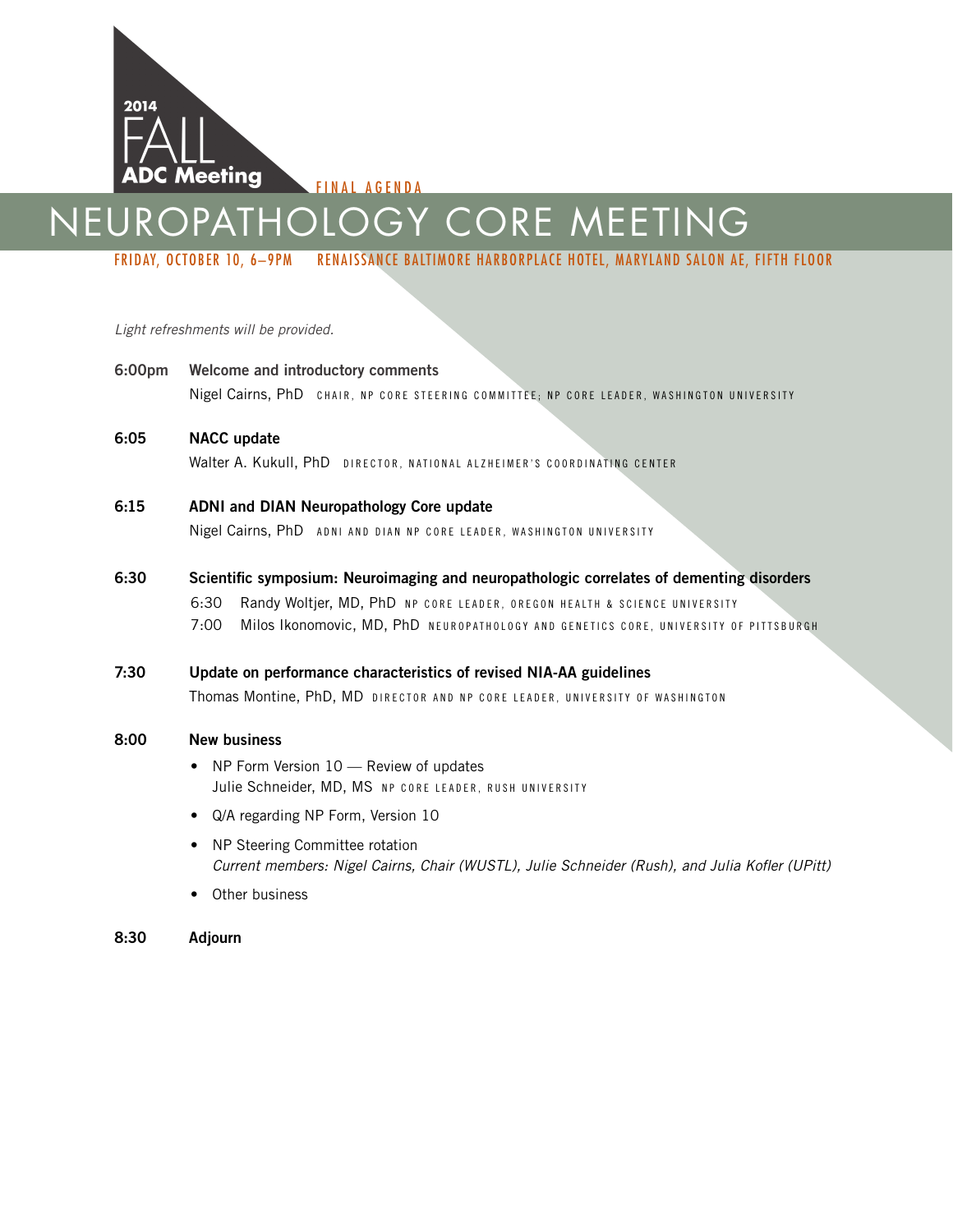

NAL AGENDA

### directors meeting

SATURDAY, OCTOBER 11, 8AM–12PM RENAISSANCE BALTIMORE HARBORPLACE HOTEL, MARYLAND SALON AEB, FIFTH FLOOR

#### 7:30am Breakfast

I.

| 8:00 - 9:00am Updates |                                                                                                     |  |  |  |  |  |  |  |  |
|-----------------------|-----------------------------------------------------------------------------------------------------|--|--|--|--|--|--|--|--|
| 8:00am                | NIA update                                                                                          |  |  |  |  |  |  |  |  |
|                       | Richard Hodes, MD DIRECTOR, NIA/NIH                                                                 |  |  |  |  |  |  |  |  |
|                       | Neil Buckholtz, PhD DIRECTOR, DIVISION OF NEUROSCIENCE, NIA/NIH                                     |  |  |  |  |  |  |  |  |
|                       | Creighton Phelps, PhD DEPUTY DIRECTOR, DIVISION OF NEUROSCIENCE, NIA/NIH, AND DIRECTOR, ADC PROGRAM |  |  |  |  |  |  |  |  |
| 8:30                  | NACC update - Walter A. Kukull, PhD DIRECTOR, NATIONAL ALZHEIMER'S COORDINATING CENTER              |  |  |  |  |  |  |  |  |
| 8:40                  | UDS update - John C. Morris, MD DIRECTOR, WASHINGTON UNIVERSITY IN ST. LOUIS                        |  |  |  |  |  |  |  |  |
| 8:55                  | NCRAD update - Tatiana Foroud, PhD P.I., NATIONAL CELL REPOSITORY FOR ALZHEIMER'S DISEASE           |  |  |  |  |  |  |  |  |

#### 9:00am - 12:00pm ADC Program 30<sup>th</sup> Anniversary Celebration

### THE ADC PROGRAM *A 30th Anniversary Celebration*

Welcome Thomas Montine, MD, PhD CHAIR, ADC EXECUTIVE COMMITTEE; DIRECTOR, UNIVERSITY OF WASHINGTON

#### Presentations by the Directors of the 10 original Alzheimer's Disease Centers

| John Morris, MD (with a memorial of Leonard Berg, MD) Washington University                     |  |
|-------------------------------------------------------------------------------------------------|--|
| Douglas Galasko, MD (with a memorial of Robert Katzman, MD) University of California, San Diego |  |
| Linda Van Eldik, PhD (with a memorial of William Markesbery, MD) University of Kentucky         |  |
|                                                                                                 |  |
|                                                                                                 |  |

#### On the Program's beginnings at the National Institute on Aging

|  |  |  |  |  |  |  |  |  | ADC Program |  |  |  |
|--|--|--|--|--|--|--|--|--|-------------|--|--|--|